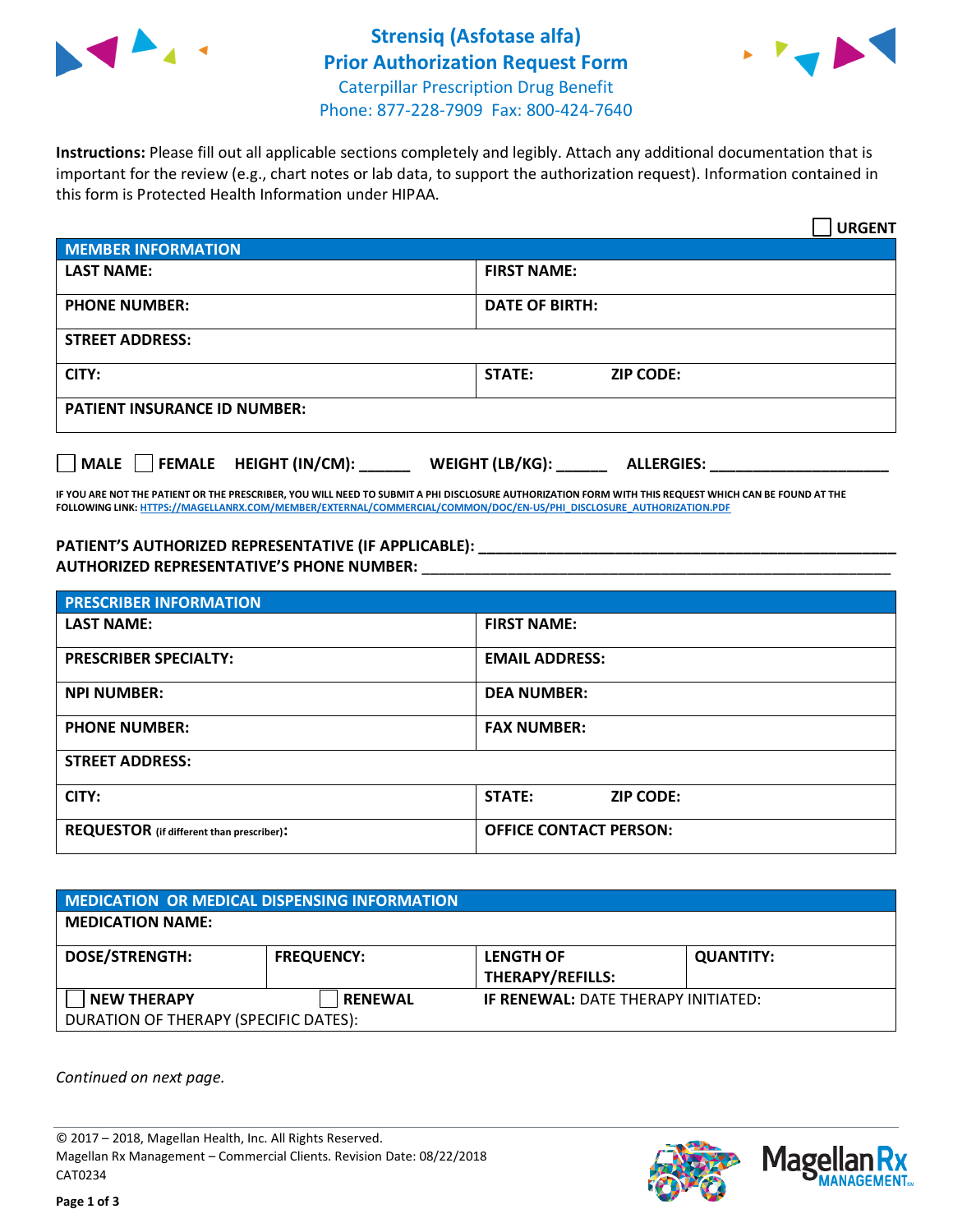



| <b>MEMBER'S LAST NAME:</b>                                                                                                                                       | MEMBER'S FIRST NAME: ___________                                                                            |                                           |  |  |
|------------------------------------------------------------------------------------------------------------------------------------------------------------------|-------------------------------------------------------------------------------------------------------------|-------------------------------------------|--|--|
|                                                                                                                                                                  | 1. HAS THE PATIENT TRIED ANY OTHER MEDICATIONS FOR THIS CONDITION?                                          | YES (if yes, complete below)<br><b>NO</b> |  |  |
| <b>MEDICATION/THERAPY (SPECIFY</b>                                                                                                                               | <b>DURATION OF THERAPY (SPECIFY</b>                                                                         | <b>RESPONSE/REASON FOR</b>                |  |  |
| DRUG NAME AND DOSAGE):                                                                                                                                           | DATES):                                                                                                     | <b>FAILURE/ALLERGY:</b>                   |  |  |
|                                                                                                                                                                  |                                                                                                             |                                           |  |  |
|                                                                                                                                                                  |                                                                                                             |                                           |  |  |
| <b>2. LIST DIAGNOSES:</b>                                                                                                                                        |                                                                                                             | <b>ICD-10:</b>                            |  |  |
| □ Juvenile-onset hypophosphatasia                                                                                                                                |                                                                                                             |                                           |  |  |
| □ Perinatal/infantile-onset hypophosphatasia                                                                                                                     |                                                                                                             |                                           |  |  |
| □ Other Diagnosis__________________ICD-10 Code(s):______________                                                                                                 |                                                                                                             |                                           |  |  |
|                                                                                                                                                                  | 3. REQUIRED CLINICAL INFORMATION: PLEASE PROVIDE ALL RELEVANT CLINICAL INFORMATION TO SUPPORT A             |                                           |  |  |
| PRIOR AUTHORIZATION.                                                                                                                                             |                                                                                                             |                                           |  |  |
| <b>Clinical Information:</b>                                                                                                                                     |                                                                                                             |                                           |  |  |
|                                                                                                                                                                  | Was the patient less than or equal to 18 years of age at disease onset?* $\Box$ Yes $\Box$ No               |                                           |  |  |
|                                                                                                                                                                  | *Must send a copy of the patient's diagnostic history-and-physical and/or consultation notes.               |                                           |  |  |
|                                                                                                                                                                  |                                                                                                             |                                           |  |  |
| $\Box$ Yes $\Box$ No                                                                                                                                             | Did the patient have low baseline alkaline phosphatase (ALP) activity (age-adjusted) at time of diagnosis?* |                                           |  |  |
| *Must send a copy of the age-adjusted lab results.                                                                                                               |                                                                                                             |                                           |  |  |
|                                                                                                                                                                  |                                                                                                             |                                           |  |  |
|                                                                                                                                                                  | Was the diagnosis of hypophosphatasia confirmed by the presence of elevated ALP substrate levels [elevated  |                                           |  |  |
|                                                                                                                                                                  | plasma pyridoxal 5'-phosphate (PLP) level and/or elevated urinary phosphoethanolamine (PEA) and/or elevated |                                           |  |  |
| plasma inorganic pyrophosphate (PPi)]?*□ Yes □ No                                                                                                                |                                                                                                             |                                           |  |  |
| Must send a copy of the lab results.                                                                                                                             |                                                                                                             |                                           |  |  |
| Is the patient's weight greater than or equal to 40kg? $\square$ Yes $\square$ No                                                                                |                                                                                                             |                                           |  |  |
| <b>Reauthorization:</b>                                                                                                                                          |                                                                                                             |                                           |  |  |
| If this is a reauthorization request, answer the following question:                                                                                             |                                                                                                             |                                           |  |  |
| Has the patient had a positive clinical response to Strensiq therapy demonstrated by an improvement in respiratory                                               |                                                                                                             |                                           |  |  |
| status, growth or radiographic findings? □ Yes □ No                                                                                                              |                                                                                                             |                                           |  |  |
|                                                                                                                                                                  |                                                                                                             |                                           |  |  |
| Are there any other comments, diagnoses, symptoms, medications tried or failed, and/or any other information the<br>physician feels is important to this review? |                                                                                                             |                                           |  |  |
|                                                                                                                                                                  |                                                                                                             |                                           |  |  |
|                                                                                                                                                                  |                                                                                                             |                                           |  |  |
|                                                                                                                                                                  |                                                                                                             |                                           |  |  |
| Please note: Not all drugs/diagnosis are covered on all plans. This request may be denied unless all required                                                    |                                                                                                             |                                           |  |  |
| information is received.                                                                                                                                         |                                                                                                             |                                           |  |  |
| ATTESTATION: I attest the information provided is true and accurate to the best of my knowledge. I understand that                                               |                                                                                                             |                                           |  |  |
| the Health Plan, insurer, Medical Group or its designees may perform a routine audit and request the medical                                                     |                                                                                                             |                                           |  |  |
|                                                                                                                                                                  | information necessary to verify the accuracy of the information reported on this form.                      |                                           |  |  |
|                                                                                                                                                                  |                                                                                                             |                                           |  |  |
| © 2017 - 2018, Magellan Health, Inc. All Rights Reserved.                                                                                                        |                                                                                                             |                                           |  |  |

CAT0234

Magellan Rx Management – Commercial Clients. Revision Date: 08/22/2018